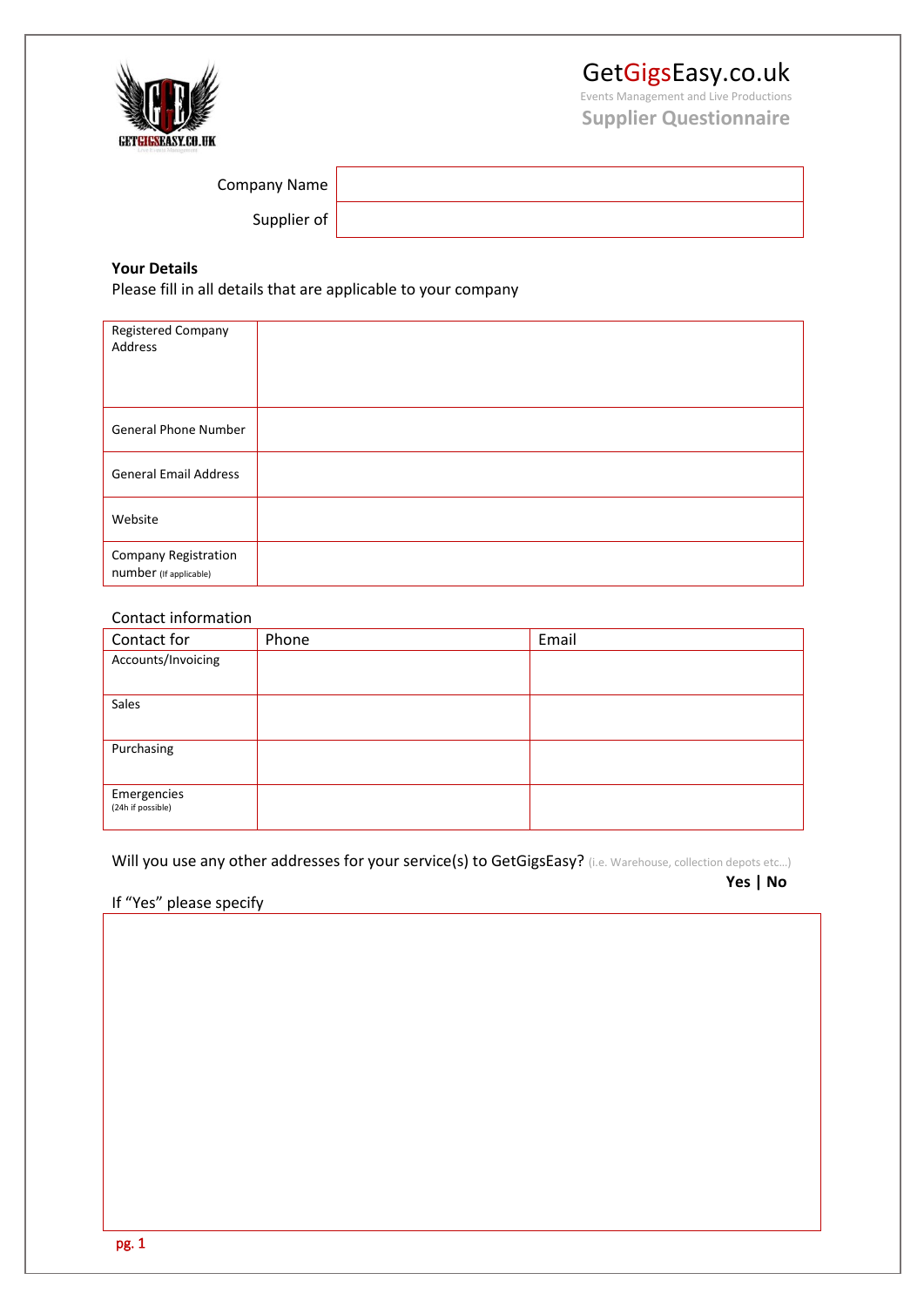## GetGigsEasy.co.uk

Events Management and Live Productions **Supplier Questionnaire**



| Company Name                                                                                                                                                     |  |          |  |  |  |  |
|------------------------------------------------------------------------------------------------------------------------------------------------------------------|--|----------|--|--|--|--|
| Supplier of                                                                                                                                                      |  |          |  |  |  |  |
|                                                                                                                                                                  |  |          |  |  |  |  |
| Social Media, Online Content & Digital GDPR                                                                                                                      |  |          |  |  |  |  |
| Does your company have either of the following?<br>□ Social Media Policy<br>□ GDPR Policy<br>If yes to any of the above, please provide links to these documents |  |          |  |  |  |  |
|                                                                                                                                                                  |  |          |  |  |  |  |
| Please provide links to social media accounts if you wish us to share them on our social media sites<br>to advertise us using your services.                     |  |          |  |  |  |  |
|                                                                                                                                                                  |  |          |  |  |  |  |
| <b>Equality and Diversity</b>                                                                                                                                    |  |          |  |  |  |  |
| Does your company have an Equal opportunities policy?<br>If "Yes" please provide links to this document                                                          |  | Yes   No |  |  |  |  |
|                                                                                                                                                                  |  |          |  |  |  |  |
|                                                                                                                                                                  |  |          |  |  |  |  |
| <b>Terms and Conditions</b>                                                                                                                                      |  |          |  |  |  |  |
| Does your company have standard terms and conditions?<br>Yes   No<br>If "Yes" please provide links to these documents                                            |  |          |  |  |  |  |
|                                                                                                                                                                  |  |          |  |  |  |  |
| If "No" please briefly detail how you specify the acceptable use of your services or products                                                                    |  |          |  |  |  |  |
|                                                                                                                                                                  |  |          |  |  |  |  |
|                                                                                                                                                                  |  |          |  |  |  |  |
|                                                                                                                                                                  |  |          |  |  |  |  |
|                                                                                                                                                                  |  |          |  |  |  |  |
|                                                                                                                                                                  |  |          |  |  |  |  |
|                                                                                                                                                                  |  |          |  |  |  |  |
|                                                                                                                                                                  |  |          |  |  |  |  |